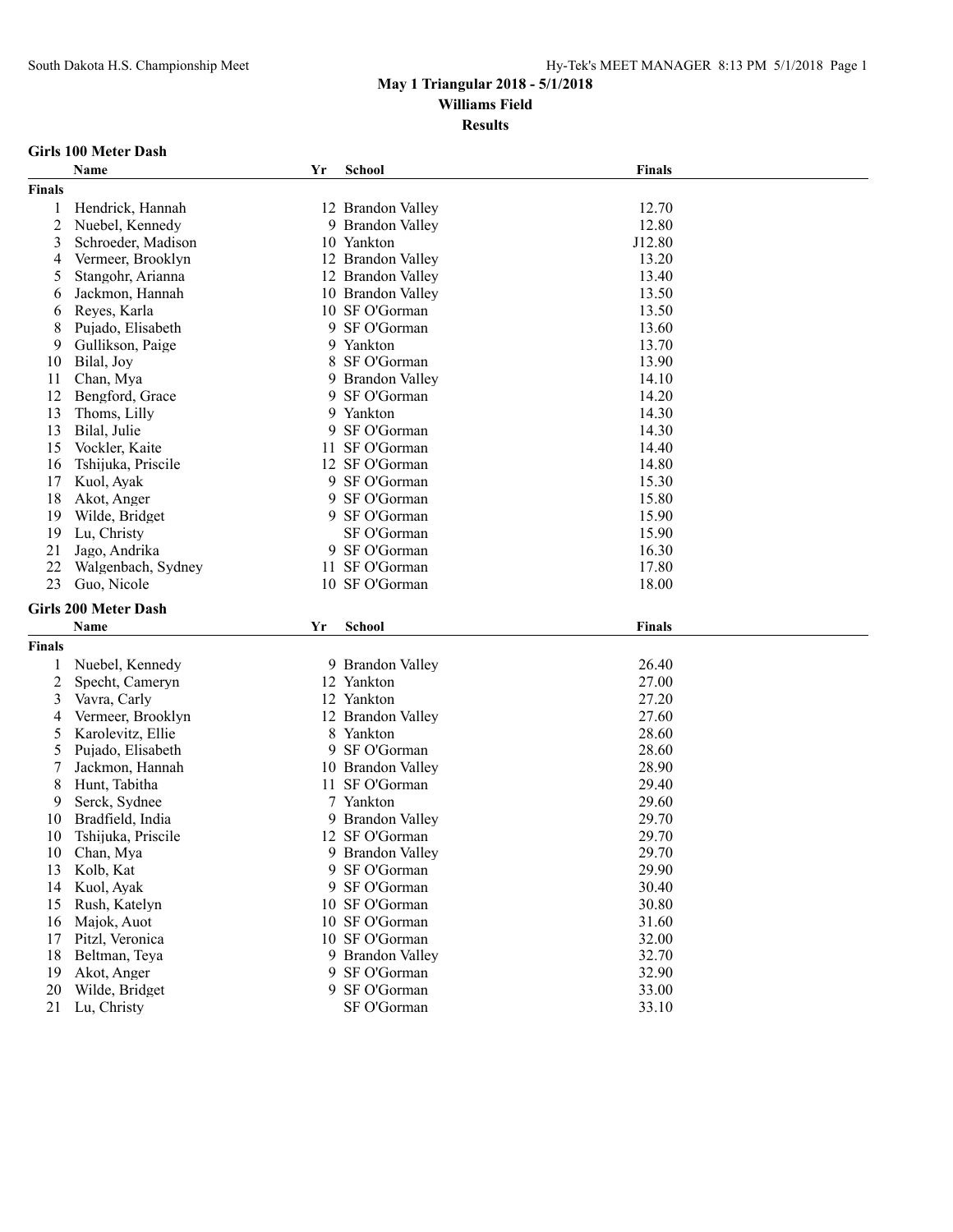#### **Finals ... (Girls 200 Meter Dash)**

|                | Name                        | Yr | <b>School</b>     | <b>Finals</b> |  |
|----------------|-----------------------------|----|-------------------|---------------|--|
| 22             | Jago, Andrika               |    | 9 SF O'Gorman     | 33.80         |  |
| 23             | Walgenbach, Sydney          |    | 11 SF O'Gorman    | 34.20         |  |
| 24             | Guo, Nicole                 |    | 10 SF O'Gorman    | 39.30         |  |
|                | <b>Girls 400 Meter Dash</b> |    |                   |               |  |
|                | Name                        | Yr | <b>School</b>     | <b>Finals</b> |  |
| <b>Finals</b>  |                             |    |                   |               |  |
| 1              | Vavra, Carly                |    | 12 Yankton        | 1:00.20       |  |
| $\overline{c}$ | Jensen, Josie               |    | 9 Yankton         | 1:01.80       |  |
| 3              | Mwenentanda, Ndjakalenga    |    | 8 SF O'Gorman     | 1:02.00       |  |
| 4              | Karolevitz, Ellie           |    | 8 Yankton         | 1:02.10       |  |
| 5              | Hendrick, Hannah            |    | 12 Brandon Valley | 1:02.70       |  |
| 6              | Waage, Grace                |    | 9 SF O'Gorman     | 1:02.90       |  |
| 7              | Wolfgram, Payton            |    | 10 Yankton        | 1:03.10       |  |
| 8              | Wells, Ashley               |    | 11 Brandon Valley | 1:04.30       |  |
| 9              | Wilson, Tori                |    | 10 SF O'Gorman    | 1:04.40       |  |
| 10             | Peltier, Sydney             |    | 10 Brandon Valley | 1:04.80       |  |
| 11             | Althoff, Olivia             |    | 11 SF O'Gorman    | 1:07.20       |  |
| 12             | Hunt, Tabitha               |    | 11 SF O'Gorman    | 1:12.30       |  |
| 13             | White, Presli               |    | 7 SF O'Gorman     | 1:13.40       |  |
| 14             | Pitzl, Veronica             |    | 10 SF O'Gorman    | 1:13.80       |  |
| 15             | Lu, Christy                 |    | SF O'Gorman       | 1:17.80       |  |
| 16             | Akot, Anger                 |    | 9 SF O'Gorman     | 1:24.80       |  |
| 17             | Guo, Nicole                 |    | 10 SF O'Gorman    | 1:37.00       |  |
|                | <b>Girls 800 Meter Run</b>  |    |                   |               |  |
|                | Name                        | Yr | <b>School</b>     | <b>Finals</b> |  |
| <b>Finals</b>  |                             |    |                   |               |  |
| 1              | Hardie, Alea                |    | 8 SF O'Gorman     | 2:17.60       |  |
| $\overline{c}$ | Waterfall, Haylee           |    | 12 Brandon Valley | 2:23.00       |  |
| 3              | Bietz, Madisyn              | 8  | Yankton           | 2:24.70       |  |
| 4              | Kocer, Danica               |    | 11 Brandon Valley | 2:29.70       |  |
| 5              | Knoff, Anne                 |    | 12 Yankton        | 2:30.00       |  |
| 6              | Vavra, Ashton               |    | 10 SF O'Gorman    | 2:31.60       |  |
| 7              | Foss, Kylie                 |    | 8 Brandon Valley  | 2:31.90       |  |
| 8              | Fanta, Mary                 |    | 10 Yankton        | 2:32.20       |  |
| 9              | Moore, Isabelle             |    | 9 SF O'Gorman     | 2:33.60       |  |
| 10             | Tschetter, Allison          |    | 9 SF O'Gorman     | 2:35.50       |  |
| 11             | Sugrue, George              |    | 10 SF O'Gorman    | 2:36.00       |  |
| 12             | Theobald, Maggie            |    | 9 SF O'Gorman     | 2:36.40       |  |
| 13             | Thornton, Paige             |    | 10 SF O'Gorman    | 2:38.70       |  |
| 14             | Ripperda, Ellie             |    | 9 SF O'Gorman     | 2:40.30       |  |
| 15             | Kenney, Baylee              |    | 11 Yankton        | 2:51.60       |  |
| 16             | Winter, Gwyneth             |    | 9 SF O'Gorman     | 2:55.60       |  |
| 17             | Heldenbrand, Emma           |    | 9 SF O'Gorman     | 3:08.80       |  |
| 18             | Zhou, Lindsay               |    | 10 SF O'Gorman    | 3:14.10       |  |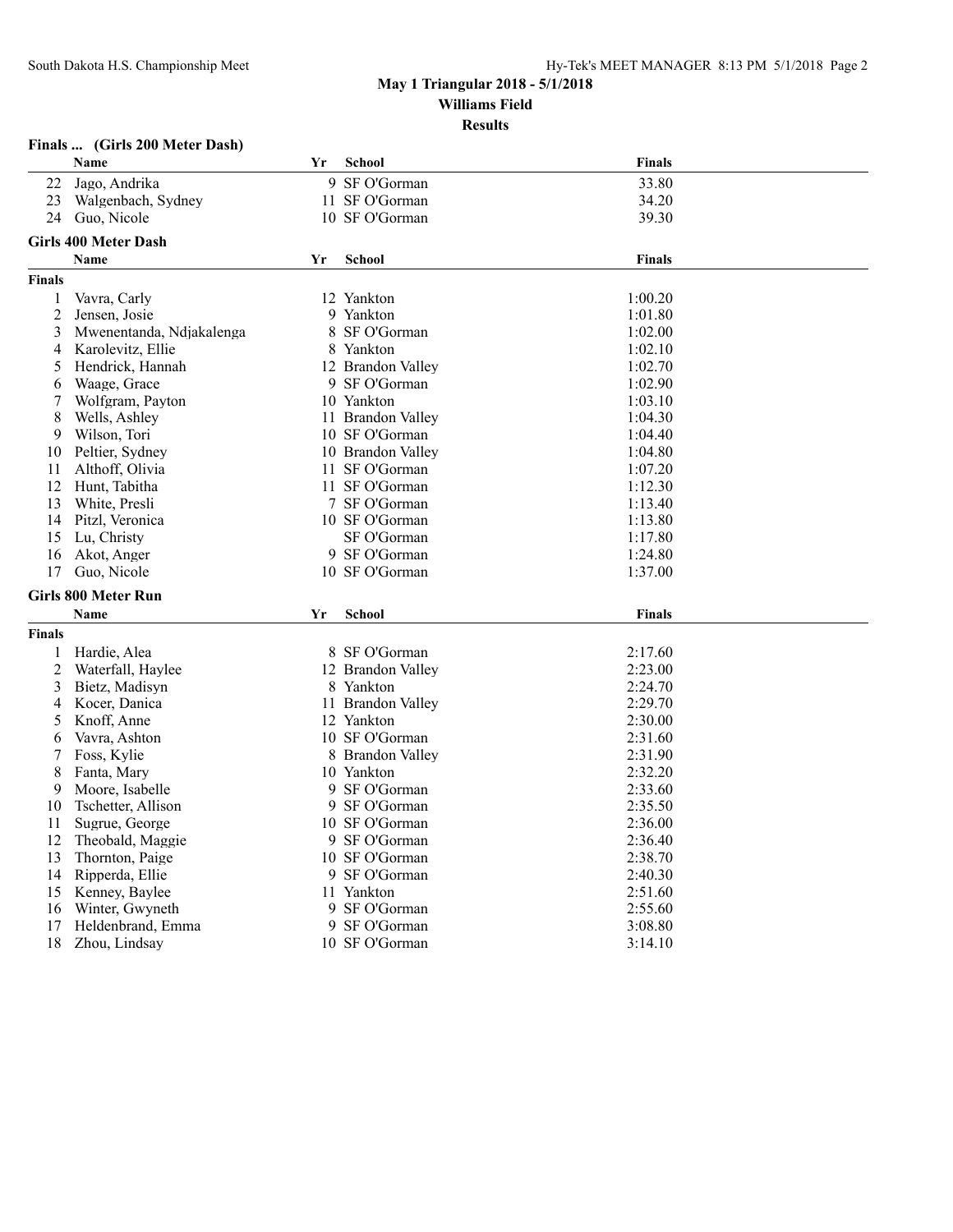**Results**

#### **Girls 1600 Meter Run**

|                | <b>Name</b>                    | Yr | <b>School</b>     | Finals        |  |
|----------------|--------------------------------|----|-------------------|---------------|--|
| <b>Finals</b>  |                                |    |                   |               |  |
| 1              | Waterfall, Haylee              |    | 12 Brandon Valley | 5:19.10       |  |
| $\overline{2}$ | Pickering, Megan               |    | 10 Brandon Valley | 5:42.60       |  |
| $\overline{c}$ | Moose, Natalie                 |    | 9 Brandon Valley  | 5:42.60       |  |
| 4              | Serck, Sydnee                  |    | 7 Yankton         | 5:47.80       |  |
| 5              | Andrus, Rylie                  |    | 11 Yankton        | 6:12.30       |  |
|                |                                |    |                   |               |  |
|                | <b>Girls 3200 Meter Run</b>    |    |                   |               |  |
|                | <b>Name</b>                    | Yr | <b>School</b>     | <b>Finals</b> |  |
| <b>Finals</b>  |                                |    |                   |               |  |
| 1              | Wentzy, Katie                  |    | 8 Brandon Valley  | 12:05.70      |  |
| $\overline{c}$ | Chance, Thea                   |    | 7 Yankton         | 12:07.80      |  |
| 3              | Eidsness, Lauren               |    | 10 Yankton        | 12:42.00      |  |
| 4              | Moose, Natalie                 |    | 9 Brandon Valley  | 13:00.00      |  |
|                | <b>Girls 100 Meter Hurdles</b> |    |                   |               |  |
|                | <b>Name</b>                    | Yr | <b>School</b>     | <b>Finals</b> |  |
| <b>Finals</b>  |                                |    |                   |               |  |
| 1              | Budig, Kate                    |    | 12 Yankton        | 15.50         |  |
| 2              | Oswald, Kelsey                 |    | 10 Yankton        | J15.50        |  |
| 3              | Ratzloff, Elizabeth            |    | 12 SF O'Gorman    | 17.60         |  |
| 4              | Salvatori, Carissa             |    | 10 Yankton        | 18.00         |  |
| 5              | Bennett, Taryn                 |    | 10 SF O'Gorman    | 18.60         |  |
| 6              | Majok, Auot                    |    | 10 SF O'Gorman    | 20.40         |  |
| 7              | Flynn, Mariah                  |    | 10 SF O'Gorman    | J20.40        |  |
| 8              | Cihak, Jacey                   |    | 9 SF O'Gorman     | 21.00         |  |
|                | <b>Girls 300 Meter Hurdles</b> |    |                   |               |  |
|                | Name                           | Yr | <b>School</b>     | <b>Finals</b> |  |
|                |                                |    |                   |               |  |
| <b>Finals</b>  |                                |    |                   |               |  |
| 1              | Budig, Kate                    |    | 12 Yankton        | 48.30         |  |
| $\overline{2}$ | Oswald, Kelsey                 |    | 10 Yankton        | 49.10         |  |
| 3              | Vockler, Kaite                 |    | 11 SF O'Gorman    | 49.50         |  |
| 4              | Bennett, Taryn                 |    | 10 SF O'Gorman    | 54.90         |  |
| 5              | Pujado, Elisabeth              |    | 9 SF O'Gorman     | 55.40         |  |
| 6              | Salvatori, Carissa             |    | 10 Yankton        | 55.60         |  |
| 7              | Schiltz, Marya                 |    | 12 Brandon Valley | 55.90         |  |
| 8              | Flynn, Mariah                  |    | 10 SF O'Gorman    | 57.10         |  |
| 8              | Cihak, Jacey                   |    | 9 SF O'Gorman     | 57.10         |  |
| 10             | Theobald, Elizabeth            |    | 10 SF O'Gorman    | 58.80         |  |
|                | <b>Girls 4x100 Meter Relay</b> |    |                   |               |  |
|                | <b>Team</b>                    |    | Relay             | <b>Finals</b> |  |
| <b>Finals</b>  |                                |    |                   |               |  |
| 1              | Yankton                        |    | A                 | 51.70         |  |
| $\overline{2}$ | SF O'Gorman                    |    | A                 | 53.50         |  |
| 3              | SF O'Gorman                    |    | B                 | 54.00         |  |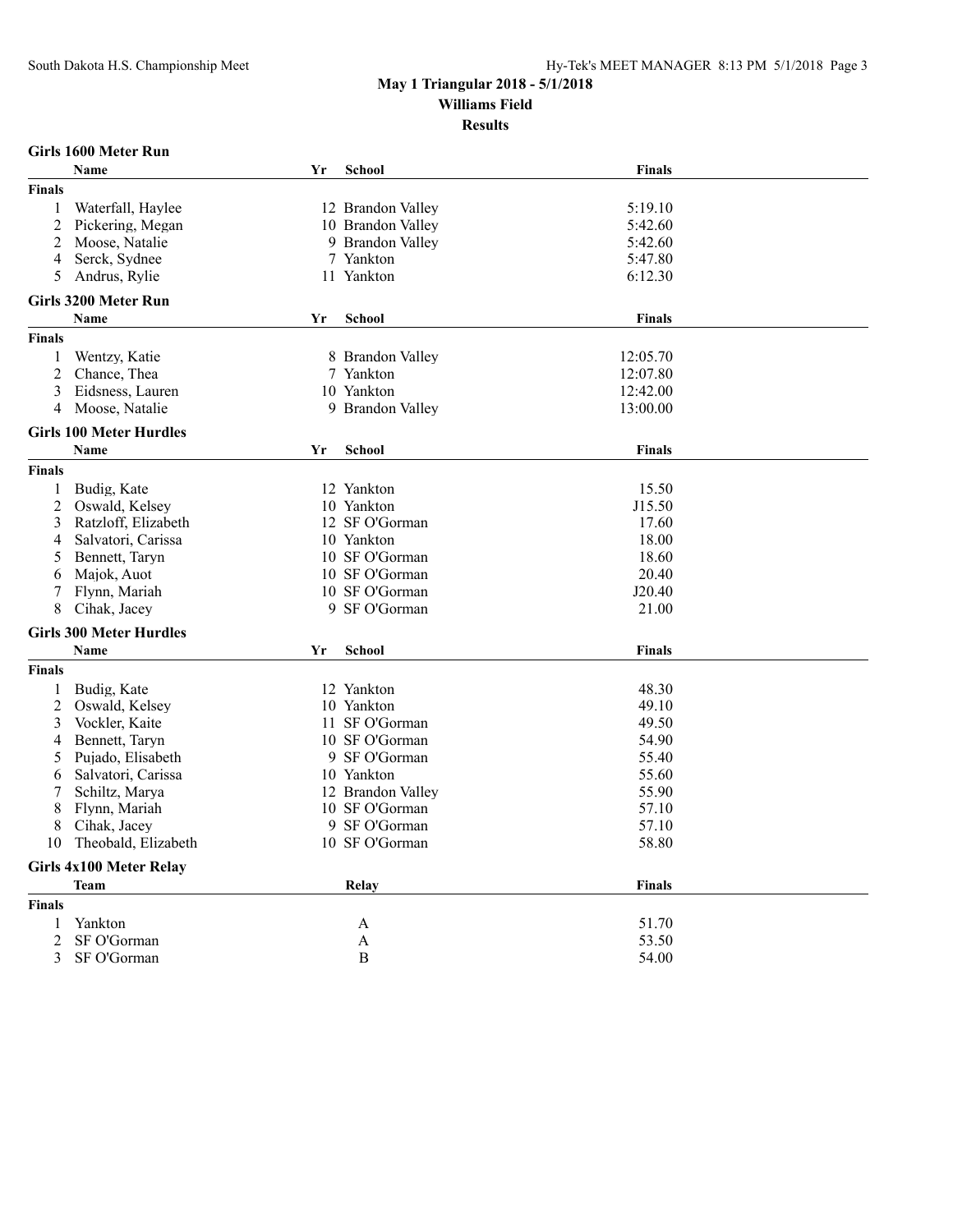**Results**

## **Girls 4x200 Meter Relay**

|                      | <b>Team</b>                     |    | Relay             | <b>Finals</b> |
|----------------------|---------------------------------|----|-------------------|---------------|
| Finals               |                                 |    |                   |               |
| 1                    | Yankton                         |    | A                 | 1:48.40       |
| $\overline{2}$       | <b>Brandon Valley</b>           |    | A                 | 1:52.60       |
| 3                    | Yankton                         |    | $\mathbf B$       | 1:54.90       |
| 3                    | SF O'Gorman                     |    | A                 | 1:54.90       |
| 5                    | SF O'Gorman                     |    | B                 | 2:00.40       |
|                      |                                 |    |                   |               |
|                      | <b>Girls 4x400 Meter Relay</b>  |    |                   |               |
|                      | <b>Team</b>                     |    | Relay             | <b>Finals</b> |
| <b>Finals</b>        |                                 |    |                   |               |
| 1                    | Yankton                         |    | A                 | 4:05.40       |
| 2                    | SF O'Gorman                     |    | $\mathbf C$       | 4:11.20       |
| 3                    | SF O'Gorman                     |    | A                 | 4:29.00       |
| 4                    | Yankton                         |    | $\, {\bf B}$      | 4:29.30       |
| 5                    | SF O'Gorman                     |    | $\, {\bf B}$      | 4:36.30       |
| 6                    | SF O'Gorman                     |    | $\mathbf D$       | 4:40.50       |
| 7                    | Yankton                         |    | $\mathcal{C}$     | 4:46.00       |
|                      |                                 |    |                   |               |
|                      | <b>Girls 1600 Sprint Medley</b> |    |                   |               |
|                      | Team                            |    | Relay             | <b>Finals</b> |
| <b>Finals</b>        |                                 |    |                   |               |
|                      | SF O'Gorman                     |    | A                 | 4:52.10       |
| 2                    | Yankton                         |    | A                 | 5:01.10       |
|                      |                                 |    |                   |               |
|                      | <b>Girls High Jump</b>          |    |                   |               |
|                      | Name                            | Yr | <b>School</b>     | Finals        |
| <b>Finals</b>        |                                 |    |                   |               |
|                      | Wuebben, Madison                |    | 10 Yankton        | 5-01.00       |
| 2                    | Bengford, Grace                 |    | 9 SF O'Gorman     | $4 - 10.00$   |
| 3                    | Beltman, Teya                   |    | 9 Brandon Valley  | 4-08.00       |
| 4                    | Bradfield, India                |    | 9 Brandon Valley  | J4-08.00      |
|                      | Moore, Isabelle                 |    |                   |               |
| 6                    |                                 |    | 9 SF O'Gorman     | $4 - 06.00$   |
|                      | Flynn, Mariah                   |    | 10 SF O'Gorman    | 4-04.00       |
| 6                    | Manning, Ava                    |    | 10 SF O'Gorman    | 4-04.00       |
| $\sim$ $\sim$ $\sim$ | Waage, Emma                     |    | 9 SF O'Gorman     | <b>NH</b>     |
|                      |                                 |    |                   |               |
|                      | <b>Girls Pole Vault</b>         |    |                   |               |
|                      | Name                            | Yr | <b>School</b>     | <b>Finals</b> |
| <b>Finals</b>        |                                 |    |                   |               |
|                      | Hendrick, Hannah                |    | 12 Brandon Valley | 10-06.00      |
| 2                    | Schiltz, Marya                  |    | 12 Brandon Valley | 10-00.00      |
| 3                    | Peltier, Sydney                 |    | 10 Brandon Valley | J10-00.00     |
| 4                    | Clausen, Daphne                 |    | 9 SF O'Gorman     | $9 - 00.00$   |
| 5                    | Johnson, Trinity                |    | 10 Yankton        | $J9 - 00.00$  |
| 6                    | Schulte, Miranda                |    | 11 Yankton        | 8-06.00       |
| 7                    | Vik, Lauren                     |    | 12 Yankton        | 7-00.00       |
| 7                    | Stahly, Madison                 |    | 12 Yankton        | $7 - 00.00$   |
| 9                    | Palmquist, Paige                |    | 12 SF O'Gorman    | $6 - 00.00$   |
| 9                    | Crouch, Lauren                  |    | 12 SF O'Gorman    | $6 - 00.00$   |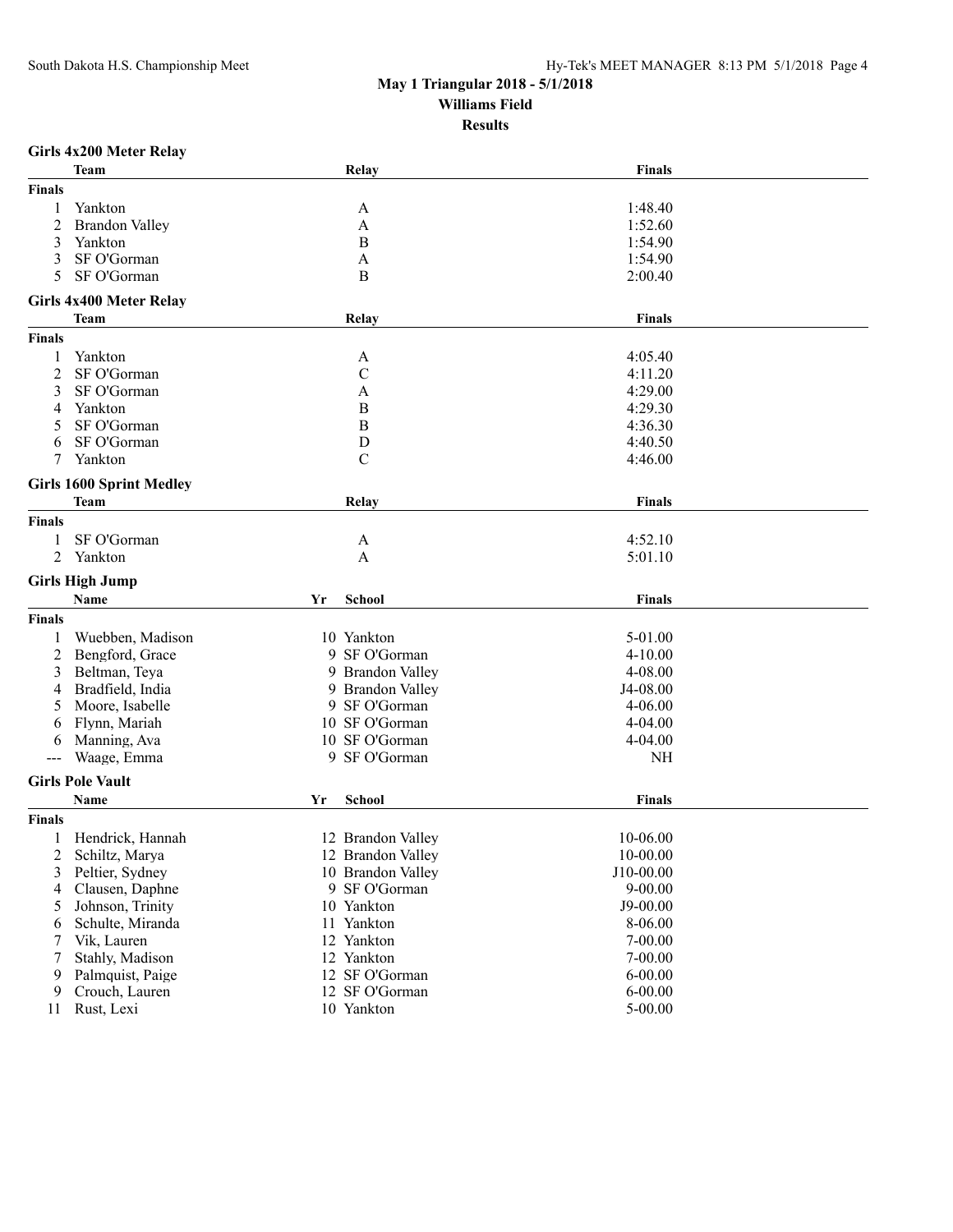#### **Results**

## **Finals ... (Girls Pole Vault)**

|               | Name                     | Yr | School            | Finals        |  |
|---------------|--------------------------|----|-------------------|---------------|--|
|               | Nielsen, Grace           |    | 11 SF O'Gorman    | <b>NH</b>     |  |
|               | <b>Girls Long Jump</b>   |    |                   |               |  |
|               | Name                     | Yr | <b>School</b>     | <b>Finals</b> |  |
| <b>Finals</b> |                          |    |                   |               |  |
| 1             | Hoesing, Paige           |    | 10 Yankton        | 16-01.75      |  |
| 2             | Boomsma, Jaiden          |    | 10 Yankton        | 15-11.00      |  |
| 3             | Wambach, Sydney          |    | 10 SF O'Gorman    | 15-09.75      |  |
| 4             | Husman, Nykki            |    | 9 Yankton         | 15-09.00      |  |
| 5             | Wuebben, Madison         |    | 10 Yankton        | 15-08.00      |  |
| 6             | Schurman, Cora           |    | 8 Yankton         | 15-07.75      |  |
|               | Schroeder, Madison       |    | 10 Yankton        | 15-05.00      |  |
| 8             | Gullikson, Paige         |    | 9 Yankton         | 14-10.00      |  |
| 9             | Block, Abbi              |    | 9 Brandon Valley  | 14-09.25      |  |
| 10            | Bennett, Taryn           |    | 10 SF O'Gorman    | 14-07.75      |  |
| 11            | Bengford, Grace          |    | 9 SF O'Gorman     | 14-06.00      |  |
| 12            | Goeden, Brooke           |    | 10 Brandon Valley | 13-07.25      |  |
| 13            | Moore, Isabelle          |    | 9 SF O'Gorman     | 13-04.25      |  |
|               |                          |    |                   |               |  |
|               | <b>Girls Triple Jump</b> |    |                   |               |  |
|               | Name                     | Yr | <b>School</b>     | <b>Finals</b> |  |
| <b>Finals</b> |                          |    |                   |               |  |
|               | Husman, Nykki            |    | 9 Yankton         | 35-01.75      |  |
| 2             | Hoesing, Paige           |    | 10 Yankton        | 34-09.00      |  |
| 3             | Wambach, Sydney          |    | 10 SF O'Gorman    | 34-06.00      |  |
| 4             | Manning, Ava             |    | 10 SF O'Gorman    | 31-07.00      |  |
| 5             | Serck, Sydnee            |    | 7 Yankton         | 31-06.00      |  |
| 6             | Kolb, Kat                |    | 9 SF O'Gorman     | 31-03.00      |  |
|               | Gullikson, Paige         |    | 9 Yankton         | 31-01.25      |  |
| 8             | Thoms, Lilly             |    | 9 Yankton         | 30-09.00      |  |
| 9             | Hunt, Tabitha            |    | 11 SF O'Gorman    | 29-07.75      |  |
| 10            | Block, Abbi              |    | 9 Brandon Valley  | 29-07.00      |  |
| 11            | Goeden, Brooke           |    | 10 Brandon Valley | 28-04.00      |  |
|               | <b>Girls Shot Put</b>    |    |                   |               |  |
|               | Name                     | Yr | <b>School</b>     | Finals        |  |
| <b>Finals</b> |                          |    |                   |               |  |
|               |                          |    |                   |               |  |
|               | Brady, Lexie             |    | 9 SF O'Gorman     | 40-00.00      |  |
| 2             | Papstein, Aurora         |    | 12 Yankton        | 35-01.00      |  |
| 3             | Behrens, Hannah          |    | 10 Brandon Valley | 31-05.00      |  |
|               | 4 Fedders, Sadie         |    | 10 Yankton        | 31-02.00      |  |
| 5             | Paluch, Makilie          |    | 11 SF O'Gorman    | 30-01.00      |  |
| 6             | Hermanson, McKenzie      |    | 12 SF O'Gorman    | 29-02.00      |  |
|               | Cordell, Maddie          |    | 12 Yankton        | 28-11.00      |  |
| 8             | Allen, Amari             |    | 9 Brandon Valley  | 28-00.00      |  |
| 9             | Mulder, Ella             |    | 9 Yankton         | 27-07.00      |  |
| 10            | Kusek, Noel              |    | 11 Yankton        | 26-09.00      |  |
| 11            | Hicks, Holly             |    | 12 Yankton        | 26-04.00      |  |
| 12            | Dayhuff, Billi Jo        |    | 10 Yankton        | 26-00.00      |  |
| 13            | Wilson, Tyanna           |    | 12 Brandon Valley | 25-08.50      |  |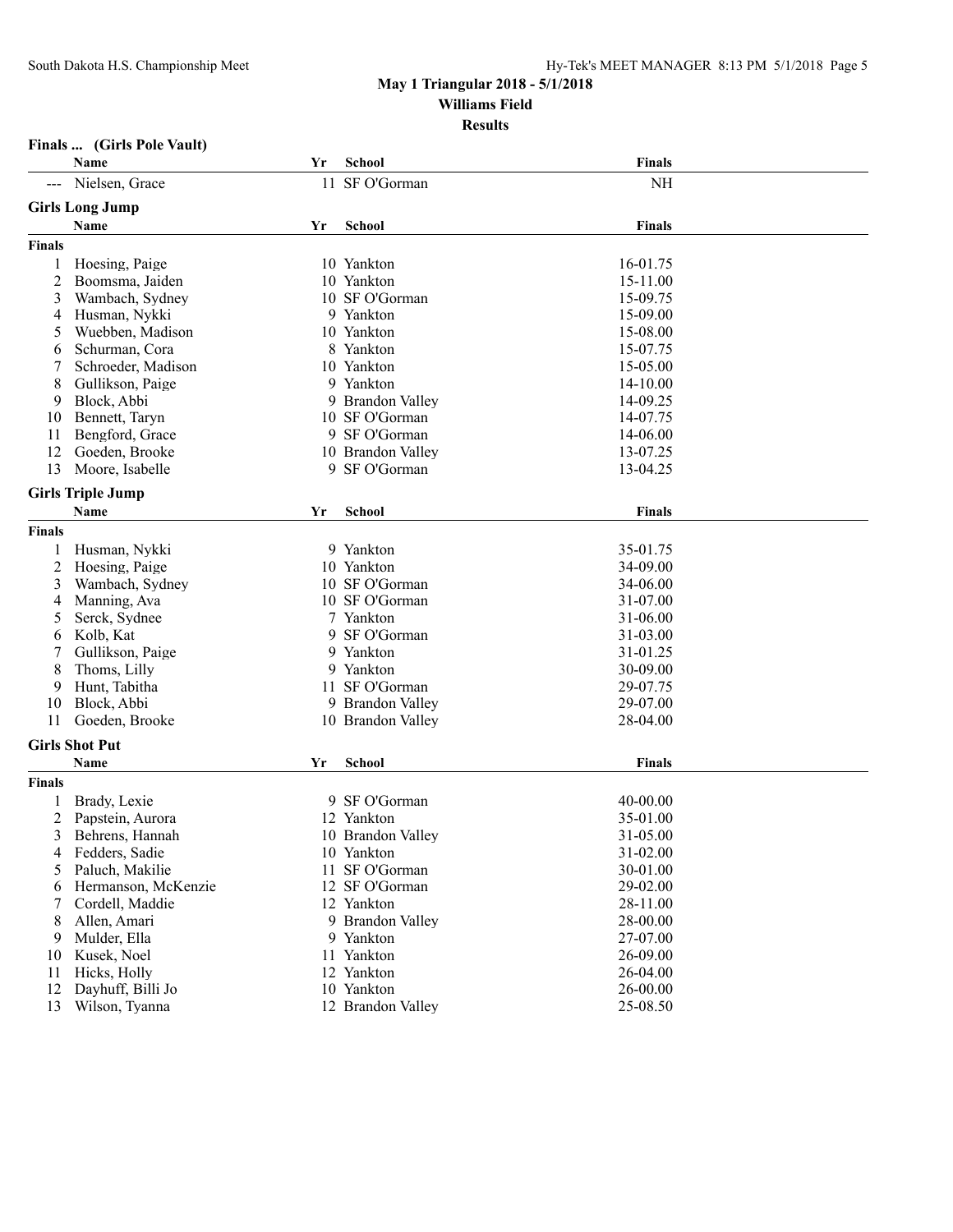**Results**

## **Finals ... (Girls Shot Put)**

|               | Name                       | Yr | <b>School</b>     | <b>Finals</b> |  |
|---------------|----------------------------|----|-------------------|---------------|--|
| 14            | Eide, Hannah               |    | 12 Yankton        | 25-05.00      |  |
| 15            | Wilson, Tori               |    | 10 SF O'Gorman    | 25-03.00      |  |
| 16            | McDonald, Ally             |    | 11 SF O'Gorman    | 25-00.50      |  |
| 17            | Hebda, Rachel              |    | 9 Yankton         | 24-07.50      |  |
| 18            | Sinclair, Ashlyn           |    | 10 Brandon Valley | 24-03.25      |  |
| 19            | Donner, Maggie             |    | 9 Yankton         | 23-01.00      |  |
| 20            | Boyum, Eva                 |    | 11 SF O'Gorman    | 22-07.25      |  |
| 21            | Taggart, Grace             |    | 9 Yankton         | 22-01.00      |  |
| 22            | Decker, Kinzie             |    | 9 Yankton         | 22-00.50      |  |
| 23            | Wilde, Emily               |    | 12 SF O'Gorman    | 20-05.25      |  |
| 24            | Tennant, Olivia            |    | 10 Yankton        | 20-05.00      |  |
| 25            | Banworth, Kaitlyn          |    | 12 Brandon Valley | 20-02.00      |  |
|               |                            |    |                   |               |  |
|               | <b>Girls Discus Throw</b>  |    |                   |               |  |
|               | Name                       | Yr | <b>School</b>     | <b>Finals</b> |  |
| <b>Finals</b> |                            |    |                   |               |  |
| 1             | Brady, Lexie               |    | 9 SF O'Gorman     | 105-08        |  |
| 2             | Papstein, Aurora           |    | 12 Yankton        | 105-04        |  |
| 3             | Behrens, Hannah            |    | 10 Brandon Valley | 96-08         |  |
| 4             | Fedders, Sadie             |    | 10 Yankton        | 96-06         |  |
| 5             | Hermanson, McKenzie        |    | 12 SF O'Gorman    | 96-02         |  |
| 6             | Holmes, Ellie              |    | 12 Brandon Valley | $93 - 10$     |  |
| 7             | Mulder, Ella               |    | 9 Yankton         | 87-06         |  |
| 8             | Paluch, Makilie            | 11 | SF O'Gorman       | 85-04         |  |
| 9             | Kusek, Noel                |    | 11 Yankton        | 84-06         |  |
| 10            | Eide, Hannah               |    | 12 Yankton        | $83 - 11$     |  |
| 11            | Sinclair, Ashlyn           |    | 10 Brandon Valley | $80 - 11$     |  |
| 12            | McDonald, Ally             |    | 11 SF O'Gorman    | 78-10         |  |
| 13            | Eidsness, Lauren           |    | 10 Yankton        | 78-09         |  |
| 14            | Allen, Amari               |    | 9 Brandon Valley  | $77-03$       |  |
| 15            | Cordell, Maddie            |    | 12 Yankton        | 76-05         |  |
| 16            | Hicks, Holly               |    | 12 Yankton        | $71-06$       |  |
| 17            | Wilson, Tyanna             |    | 12 Brandon Valley | $70 - 03$     |  |
| 18            | Taggart, Grace             |    | 9 Yankton         | 69-09         |  |
| 19            | Wilson, Tori               |    | 10 SF O'Gorman    | 69-04         |  |
| 20            | Donner, Maggie             |    | 9 Yankton         | 68-09         |  |
| 21            | Dayhuff, Billi Jo          |    | 10 Yankton        | 65-09         |  |
| 22            | Tennant, Olivia            |    | 10 Yankton        | 64-01         |  |
| 23            | Decker, Kinzie             | 9  | Yankton           | 62-08         |  |
| 24            | Heldenbrand, Emma          | 9. | SF O'Gorman       | $60 - 11$     |  |
|               | 25 Boyum, Eva              |    | 11 SF O'Gorman    | 51-09         |  |
|               |                            |    |                   |               |  |
|               | <b>Boys 100 Meter Dash</b> |    |                   |               |  |
|               | Name                       | Yr | <b>School</b>     | <b>Finals</b> |  |
| Finals        |                            |    |                   |               |  |
| 1             | Nemec, Joey                |    | 9 Brandon Valley  | 11.50         |  |
| 2             | Pujado, Andrew             |    | 11 SF O'Gorman    | 11.70         |  |
| 3             | Wilcox, Garyn              | 11 | SF O'Gorman       | 11.90         |  |
| 4             | Rolfson, Mason             |    | 9 Brandon Valley  | J11.90        |  |
| 5             | Mutschelknaus, Mark        |    | 9 Brandon Valley  | J11.90        |  |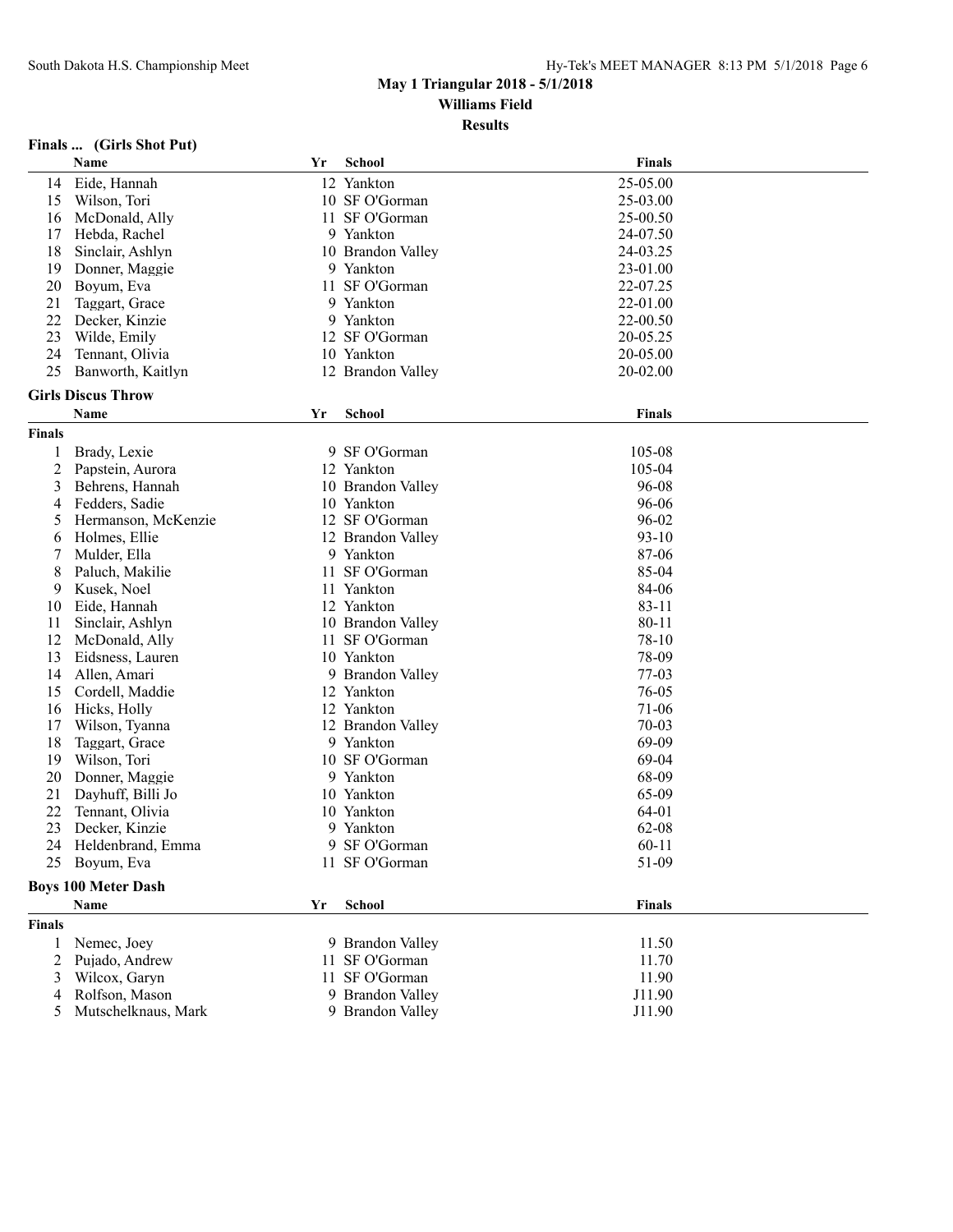**Results**

## **Finals ... (Boys 100 Meter Dash)**

|               | Name                       | Yr | <b>School</b>     | <b>Finals</b> |
|---------------|----------------------------|----|-------------------|---------------|
| 6             | Steffel, Jesse             |    | 10 Brandon Valley | J11.90        |
| 7             | Krouse, Drew               |    | 10 SF O'Gorman    | 12.00         |
| 8             | Langston, Carson           |    | 9 SF O'Gorman     | 12.10         |
| 9             | Niewenhuis, Tanner         |    | 11 Brandon Valley | 12.30         |
| 9             | Vigants, Austin            |    | 9 Brandon Valley  | 12.30         |
| 9             | Jensen, Cole               |    | 12 Brandon Valley | 12.30         |
| 12            | Tunge, Luke                |    | 9 SF O'Gorman     | 12.40         |
| 13            | Barnes, Luke               |    | 10 Yankton        | 12.60         |
| 14            | Kowalczyk, Alex            |    | 10 SF O'Gorman    | 12.70         |
| 14            | Huntley, Arion             |    | 11 Yankton        | 12.70         |
| 14            | LaFave, Thomas             |    | 10 Yankton        | 12.70         |
| 14            | Eichacker, Ryan            |    | 10 Yankton        | 12.70         |
| 14            | Thompson, Blake            |    | 10 Brandon Valley | 12.70         |
| 19            | Wuestewald, Jacob          |    | 10 SF O'Gorman    | 13.20         |
| 19            | Muirhead, Hayden           |    | 9 SF O'Gorman     | 13.20         |
| 19            | Dolejsi, Cole              |    | 11 Yankton        | 13.20         |
| 22            | Crowe, Galen               |    | 10 Yankton        | 14.90         |
|               |                            |    |                   |               |
|               | <b>Boys 200 Meter Dash</b> |    |                   |               |
|               | <b>Name</b>                | Yr | School            | <b>Finals</b> |
| <b>Finals</b> |                            |    |                   |               |
| 1             | Pujado, Andrew             |    | 11 SF O'Gorman    | 23.60         |
| 2             | Nemec, Joey                |    | 9 Brandon Valley  | 24.00         |
| 3             | Wilcox, Garyn              |    | 11 SF O'Gorman    | 24.40         |
| 4             | Jensen, Cole               |    | 12 Brandon Valley | 24.80         |
| 5             | Mutschelknaus, Mark        |    | 9 Brandon Valley  | J24.80        |
| 6             | Byrd, Jacob                |    | 10 SF O'Gorman    | J24.80        |
| 7             | Rolfson, Mason             |    | 9 Brandon Valley  | J24.80        |
| 8             | Niewenhuis, Tanner         |    | 11 Brandon Valley | 25.20         |
| 9             | Thompson, Blake            |    | 10 Brandon Valley | 25.30         |
| 10            | Kowalczyk, Alex            |    | 10 SF O'Gorman    | 25.50         |
| 11            | Shea, Michael              |    | 9 SF O'Gorman     | 25.90         |
| 12            | Langston, Carson           |    | 9 SF O'Gorman     | 26.10         |
| 13            | Tunge, Luke                |    | 9 SF O'Gorman     | 26.30         |
| 14            | Cogley, Josh               |    | 10 SF O'Gorman    | 26.50         |
| 15            | Wuestewald, Jacob          |    | 10 SF O'Gorman    | 26.70         |
| 15            | Muirhead, Hayden           |    | 9 SF O'Gorman     | 26.70         |
| 17            | Crowe, Galen               |    | 10 Yankton        | 31.00         |
|               |                            |    |                   |               |
|               | <b>Boys 400 Meter Dash</b> |    |                   |               |
|               | Name                       |    | Yr School         | <b>Finals</b> |
| <b>Finals</b> |                            |    |                   |               |
| 1             | Vigants, Austin            |    | 9 Brandon Valley  | 54.20         |
| 2             | Cap, Justin                |    | 11 Yankton        | 54.90         |
| 3             | Jensen, Cole               |    | 12 Brandon Valley | 55.70         |
| 4             | Niewenhuis, Tanner         |    | 11 Brandon Valley | 55.80         |
| 5             | Stys, Patryk               |    | 9 SF O'Gorman     | 56.40         |
| 6             | Rumsey, Cole               |    | 10 Yankton        | 56.60         |
| 7             | Thompson, Blake            |    | 10 Brandon Valley | 57.40         |
| 8             | Cogley, Josh               |    | 10 SF O'Gorman    | 1:01.40       |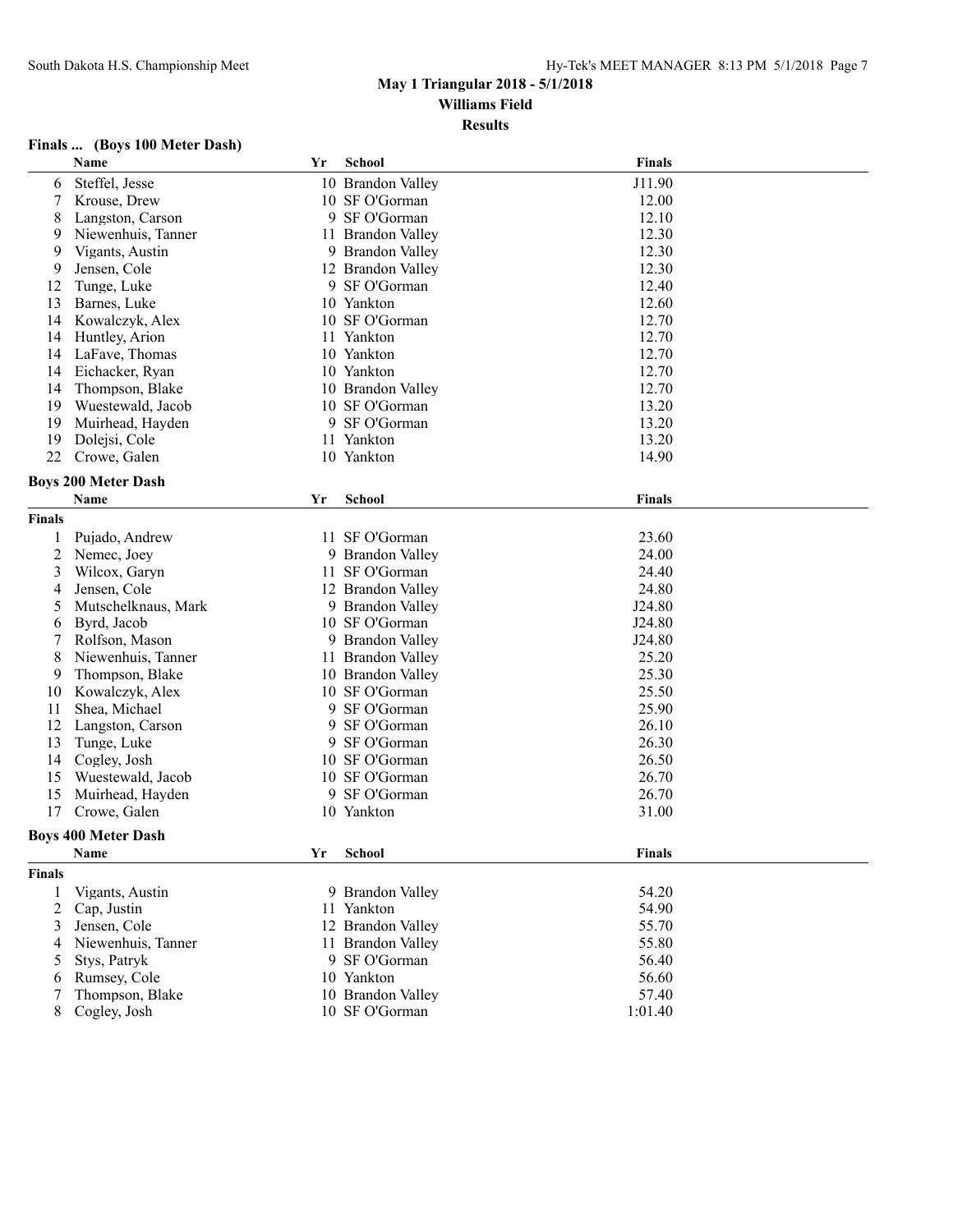## **Finals ... (Boys 400 Meter Dash)**

|               | Name                          | Yr  | <b>School</b>     | <b>Finals</b> |  |
|---------------|-------------------------------|-----|-------------------|---------------|--|
| 9             | McCormick, Roian              |     | 10 SF O'Gorman    | 1:03.90       |  |
|               | <b>Boys 800 Meter Run</b>     |     |                   |               |  |
|               |                               |     |                   |               |  |
|               | Name                          | Yr  | <b>School</b>     | <b>Finals</b> |  |
| Finals        |                               |     |                   |               |  |
| 1             | Pierson, Dylan                |     | 12 SF O'Gorman    | 2:00.80       |  |
| 2             | Hove, Alex                    |     | 10 SF O'Gorman    | 2:06.70       |  |
| 3             | Mashlan, Carson               |     | 9 Brandon Valley  | 2:07.30       |  |
| 4             | Sylliaasen, Cole              |     | 10 Brandon Valley | 2:07.90       |  |
| 5             | Hackman, Tyler                | 11. | SF O'Gorman       | 2:09.50       |  |
| 6             | Cheever, Eli                  |     | 10 Brandon Valley | 2:11.70       |  |
|               | Hilger, Dylan                 |     | 10 SF O'Gorman    | 2:13.50       |  |
| 8             | Ripperda, TJ                  |     | 12 SF O'Gorman    | 2:13.90       |  |
| 9             | Lee, Ian                      |     | 11 SF O'Gorman    | 2:21.70       |  |
| 10            | Nielsen, Drew                 |     | 9 SF O'Gorman     | 2:31.90       |  |
| 11            | Pinkelman, Logan              |     | 11 Yankton        | 2:38.40       |  |
| 12            | Neu, Zach                     |     | 9 Yankton         | 2:58.60       |  |
|               | <b>Boys 1600 Meter Run</b>    |     |                   |               |  |
|               | <b>Name</b>                   | Yr  | <b>School</b>     | <b>Finals</b> |  |
| <b>Finals</b> |                               |     |                   |               |  |
|               | Elkin, Britton                |     | 9 Brandon Valley  | 4:39.10       |  |
| 2             | Cheever, Eli                  |     | 10 Brandon Valley | 4:39.90       |  |
|               |                               |     |                   | 4:58.30       |  |
| 3             | Hentschel, Zach               |     | 10 Brandon Valley |               |  |
| 4             | Dykstra, Zach                 |     | 12 Brandon Valley | 5:11.20       |  |
| 5             | Elkin, Colter                 |     | 10 Brandon Valley | 5:15.00       |  |
| 6             | Pinkelman, Logan              |     | 11 Yankton        | 5:51.40       |  |
| 7             | Welker, Mason                 |     | 10 Yankton        | 6:15.40       |  |
|               | <b>Boys 3200 Meter Run</b>    |     |                   |               |  |
|               | Name                          | Yr  | <b>School</b>     | <b>Finals</b> |  |
| <b>Finals</b> |                               |     |                   |               |  |
|               | Elkin, Britton                |     | 9 Brandon Valley  | 10:40.40      |  |
| 2             | Merchan, Tim                  |     | 8 Yankton         | 10:54.10      |  |
| 3             | Hentschel, Zach               |     | 10 Brandon Valley | 10:59.00      |  |
| 4             | Anderson, Noah                |     | 11 Yankton        | 12:01.30      |  |
|               |                               |     |                   |               |  |
|               | <b>Boys 110 Meter Hurdles</b> |     |                   |               |  |
|               | Name                          | Yr  | <b>School</b>     | <b>Finals</b> |  |
| <b>Finals</b> |                               |     |                   |               |  |
|               | Wermers, Ray                  |     | 12 Yankton        | 15.80         |  |
| 2             | Eichacker, Nathan             |     | 12 Yankton        | 17.80         |  |
| 3             | Yaggie, Dylan                 |     | 10 Yankton        | 20.10         |  |
| 4             | Larson, Joe                   |     | 10 SF O'Gorman    | 20.40         |  |
| 5             | Kosmatka, Jerry               |     | 9 Yankton         | J20.40        |  |
| 6             | Lillie, Kyler                 |     | 10 Yankton        | 21.20         |  |
|               |                               |     |                   |               |  |
|               | <b>Boys 300 Meter Hurdles</b> |     |                   |               |  |
|               | Name                          | Yr  | <b>School</b>     | <b>Finals</b> |  |
| <b>Finals</b> |                               |     |                   |               |  |
| $\mathbf{1}$  | Hertz, Alex                   |     | 12 SF O'Gorman    | 41.80         |  |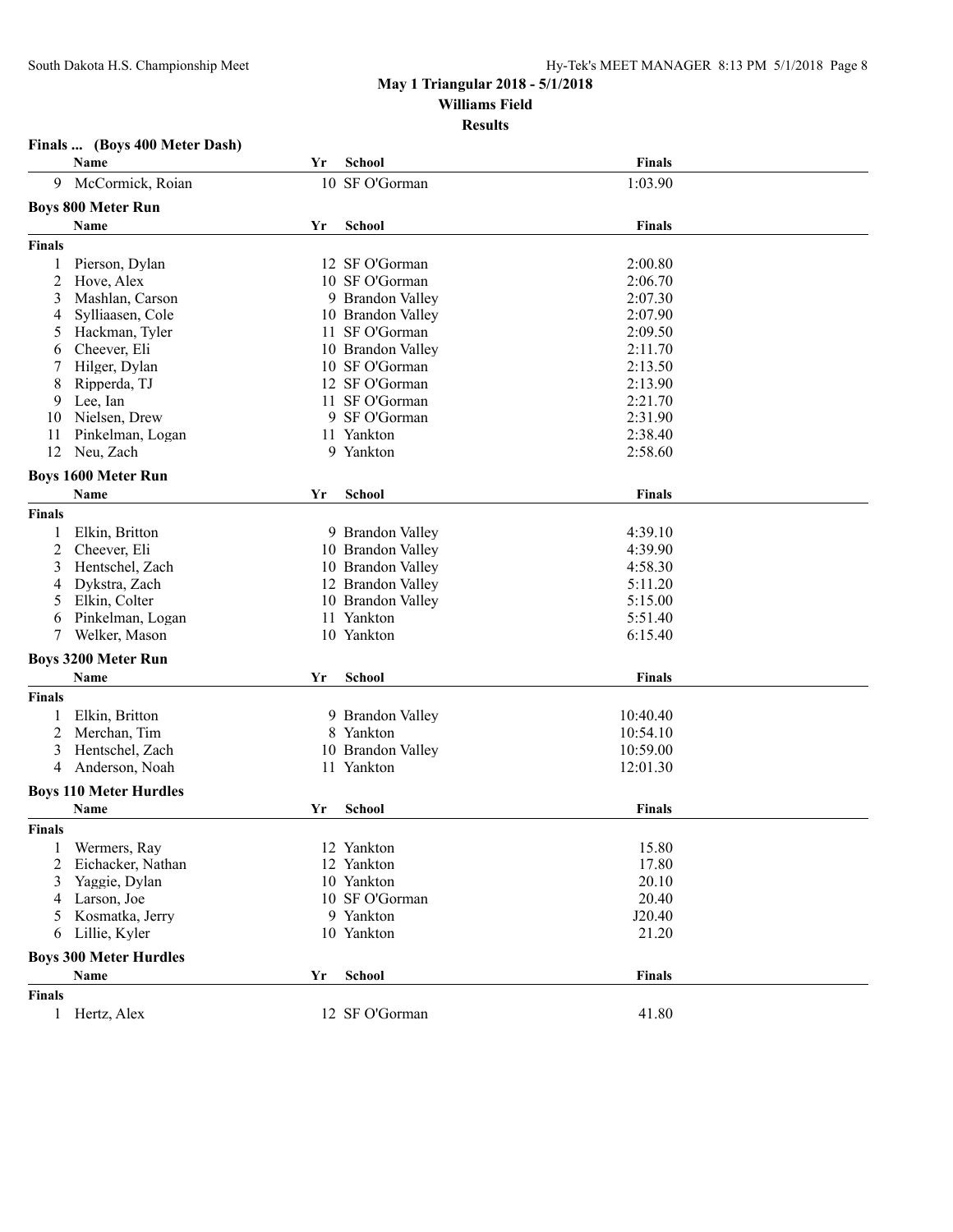## **Finals ... (Boys 300 Meter Hurdles)**

|                | Name                          | Yr | School            | <b>Finals</b> |  |
|----------------|-------------------------------|----|-------------------|---------------|--|
| 2              | Norton, Zach                  |    | 10 SF O'Gorman    | 42.10         |  |
| 3              | Tellinghuisen, Ethan          |    | 11 Brandon Valley | 45.70         |  |
| 4              | Larson, Joe                   |    | 10 SF O'Gorman    | 46.30         |  |
| 5              | Erickson, Ethan               |    | 11 SF O'Gorman    | 46.50         |  |
| 6              | Wermers, Ray                  |    | 12 Yankton        | 46.60         |  |
| 7              | Eichacker, Nathan             |    | 12 Yankton        | 48.50         |  |
| 8              | Lillie, Kyler                 |    | 10 Yankton        | 49.70         |  |
| 9              | Kosmatka, Jerry               |    | 9 Yankton         | 51.00         |  |
| 10             | Yaggie, Dylan                 |    | 10 Yankton        | 55.00         |  |
|                |                               |    |                   |               |  |
|                | <b>Boys 4x100 Meter Relay</b> |    |                   |               |  |
|                | Team                          |    | Relay             | <b>Finals</b> |  |
| <b>Finals</b>  |                               |    |                   |               |  |
| 1              | Yankton                       |    | A                 | 46.20         |  |
| $\overline{2}$ | <b>Brandon Valley</b>         |    | A                 | 46.60         |  |
| 3              | SF O'Gorman                   |    | A                 | 46.90         |  |
| 4              | Yankton                       |    | B                 | 48.70         |  |
|                | <b>Boys 4x200 Meter Relay</b> |    |                   |               |  |
|                | <b>Team</b>                   |    |                   |               |  |
|                |                               |    | Relay             | <b>Finals</b> |  |
| <b>Finals</b>  |                               |    |                   |               |  |
| 1              | SF O'Gorman                   |    | A                 | 1:36.40       |  |
| 2              | Yankton                       |    | A                 | 1:36.60       |  |
| 3              | <b>Brandon Valley</b>         |    | A                 | 1:38.10       |  |
| 4              | Yankton                       |    | $\, {\bf B}$      | 1:43.50       |  |
|                | <b>Boys 4x400 Meter Relay</b> |    |                   |               |  |
|                | Team                          |    | Relay             | <b>Finals</b> |  |
| <b>Finals</b>  |                               |    |                   |               |  |
|                | SF O'Gorman                   |    |                   | 3:35.50       |  |
| 1              |                               |    | A                 |               |  |
| $\overline{c}$ | Yankton                       |    | A                 | 3:38.60       |  |
| 3              | SF O'Gorman                   |    | $\boldsymbol{B}$  | 3:42.90       |  |
| 4              | <b>Brandon Valley</b>         |    | $\, {\bf B}$      | 3:43.50       |  |
| 5              | SF O'Gorman                   |    | $\mathbf C$       | 3:48.20       |  |
| 5              | Yankton                       |    | $\, {\bf B}$      | 3:48.20       |  |
| 7              | Yankton                       |    | $\mathbf C$       | 3:50.20       |  |
| 8              | SF O'Gorman                   |    | D                 | 3:53.00       |  |
|                | <b>Boys 4x800 Meter Relay</b> |    |                   |               |  |
|                | <b>Team</b>                   |    | Relay             | <b>Finals</b> |  |
| <b>Finals</b>  |                               |    |                   |               |  |
| 1              | Yankton                       |    | A                 | 8:43.40       |  |
| 2              | Yankton                       |    | $\, {\bf B}$      | 9:49.30       |  |
|                |                               |    |                   |               |  |
|                | <b>Boys High Jump</b>         |    |                   |               |  |
|                | Name                          | Yr | School            | <b>Finals</b> |  |
| <b>Finals</b>  |                               |    |                   |               |  |
| 1              | Mors, Matthew                 |    | 9 Yankton         | 5-08.00       |  |
| 2              | Byrd, Jacob                   |    | 10 SF O'Gorman    | 5-06.00       |  |
| 3              | Lynch, Joe                    |    | 9 SF O'Gorman     | J5-06.00      |  |
| 4              | Wuestewald, Jacob             |    | 10 SF O'Gorman    | 5-04.00       |  |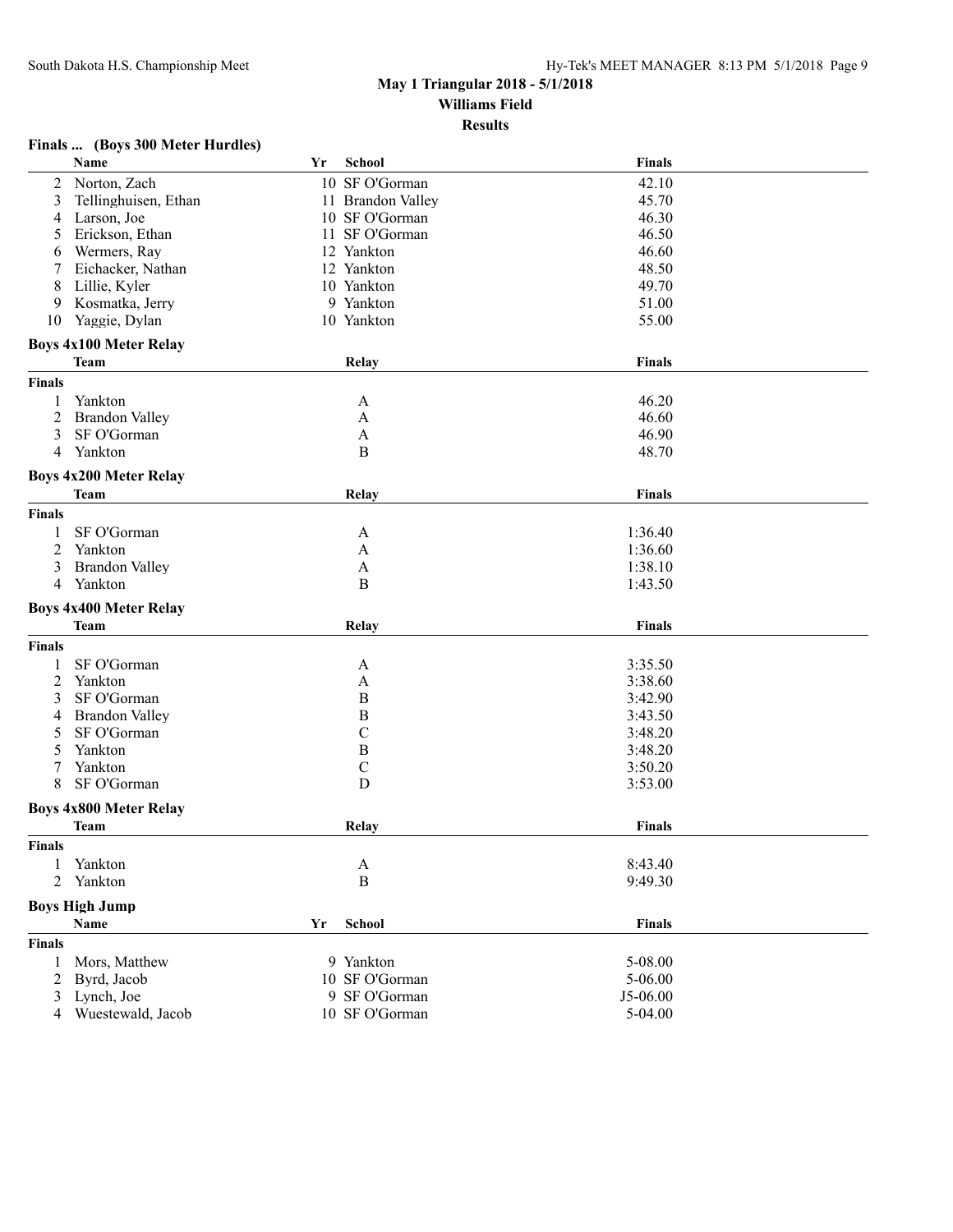**Results**

| Finals |  |  | (Boys High Jump) |
|--------|--|--|------------------|
|--------|--|--|------------------|

|               | Name                            | Yr | <b>School</b>                  | <b>Finals</b>        |
|---------------|---------------------------------|----|--------------------------------|----------------------|
|               | Cornemann, Cooper               |    | 10 Yankton                     | <b>NH</b>            |
|               | Payer, Justin                   |    | 10 Yankton                     | <b>NH</b>            |
| ---           | McCormick, Roian                |    | 10 SF O'Gorman                 | <b>NH</b>            |
| ---           | Muirhead, Hayden                |    | 9 SF O'Gorman                  | <b>NH</b>            |
|               | <b>Boys Pole Vault</b>          |    |                                |                      |
|               | Name                            | Yr | School                         | <b>Finals</b>        |
|               |                                 |    |                                |                      |
| <b>Finals</b> |                                 |    |                                |                      |
| 1             | Tellinghuisen, Ethan            |    | 11 Brandon Valley              | 12-03.00             |
| 1             | Palmer, Oakley                  |    | 12 Yankton                     | 12-03.00             |
| 3             | Skow, Austin                    |    | 12 Brandon Valley              | 11-09.00             |
| 4             | Erickson, Austin                |    | 12 Brandon Valley              | 11-03.00             |
| 5             | Cutler, Jared                   |    | 9 Yankton                      | $9 - 09.00$          |
| 5             | Lacey, Ethan                    |    | 9 Brandon Valley               | 9-09.00              |
| 5             | Jellis, Devan                   |    | 9 Brandon Valley               | 9-09.00              |
| 8             | Westcott, Tyler                 |    | 9 Brandon Valley               | $9 - 03.00$          |
| 8             | Neu, Johnny                     |    | 11 Yankton                     | $9 - 03.00$          |
| 10            | Anderson, Noah                  |    | 11 Yankton                     | 8-09.00              |
| 10            | Cutler, Garrett                 |    | 9 Yankton                      | 8-09.00              |
| 12            | Redman, Tristan                 |    | 9 Yankton                      | 7-03.00              |
| 13            | Neu, Zach                       |    | 9 Yankton                      | $5 - 03.00$          |
| ---           | Dean, Trevor                    |    | 12 Brandon Valley              | <b>NH</b>            |
| $- - -$       | Clausen, Tycho                  |    | 11 SF O'Gorman                 | <b>NH</b>            |
|               | <b>Boys Long Jump</b>           |    |                                |                      |
|               | Name                            | Yr | <b>School</b>                  | <b>Finals</b>        |
| <b>Finals</b> |                                 |    |                                |                      |
| 1             | Pavelko, Conor                  |    | 9 SF O'Gorman                  | 19-01.50             |
|               |                                 |    |                                |                      |
| 2             | Sohler, Corbin                  |    | 9 Yankton                      | 18-07.75             |
| 3             | Galvan-Hofer, Josh              |    | 12 Yankton                     | 18-04.75             |
| 4             | Diedrich, Aiden                 |    | 11 SF O'Gorman                 | 17-07.75             |
| 5             | Jones, Gunnar                   |    | 10 SF O'Gorman                 | 17-00.50             |
| 6             |                                 |    | 10 SF O'Gorman                 | 16-07.50             |
| 7             | Jones, Logan<br>Shea, Michael   |    | 9 SF O'Gorman                  | 16-07.25             |
| 8             |                                 |    | 9 SF O'Gorman                  | 15-10.25             |
| 9             | Langston, Carson                |    | 9 SF O'Gorman                  | 15-08.00             |
| 10            | Tunge, Luke<br>Yaggie, Dylan    |    | 10 Yankton                     |                      |
| $--$          | Jurrens, Ben                    |    | 12 Yankton                     | 15-03.75<br>ND       |
|               |                                 |    |                                |                      |
|               | <b>Boys Triple Jump</b>         |    |                                |                      |
|               | Name                            |    | Yr School                      | <b>Finals</b>        |
| <b>Finals</b> |                                 |    |                                |                      |
| 1             | Pavelko, Conor                  |    | 9 SF O'Gorman                  | 39-09.00             |
| 2             | Galvan-Hofer, Josh              |    | 12 Yankton                     | 38-11.00             |
| 3             | Diedrich, Aiden                 |    | 11 SF O'Gorman                 | 37-04.50             |
| 4             | Jones, Gunnar                   |    | 10 SF O'Gorman                 | 36-04.00             |
| 5             | Shea, Michael                   |    | 9 SF O'Gorman                  | 35-01.25             |
| 6             | Wilcox, Garyn                   |    | 11 SF O'Gorman                 | 33-00.50             |
| 7<br>8        | Langston, Carson<br>Tunge, Luke |    | 9 SF O'Gorman<br>9 SF O'Gorman | 31-11.50<br>31-01.50 |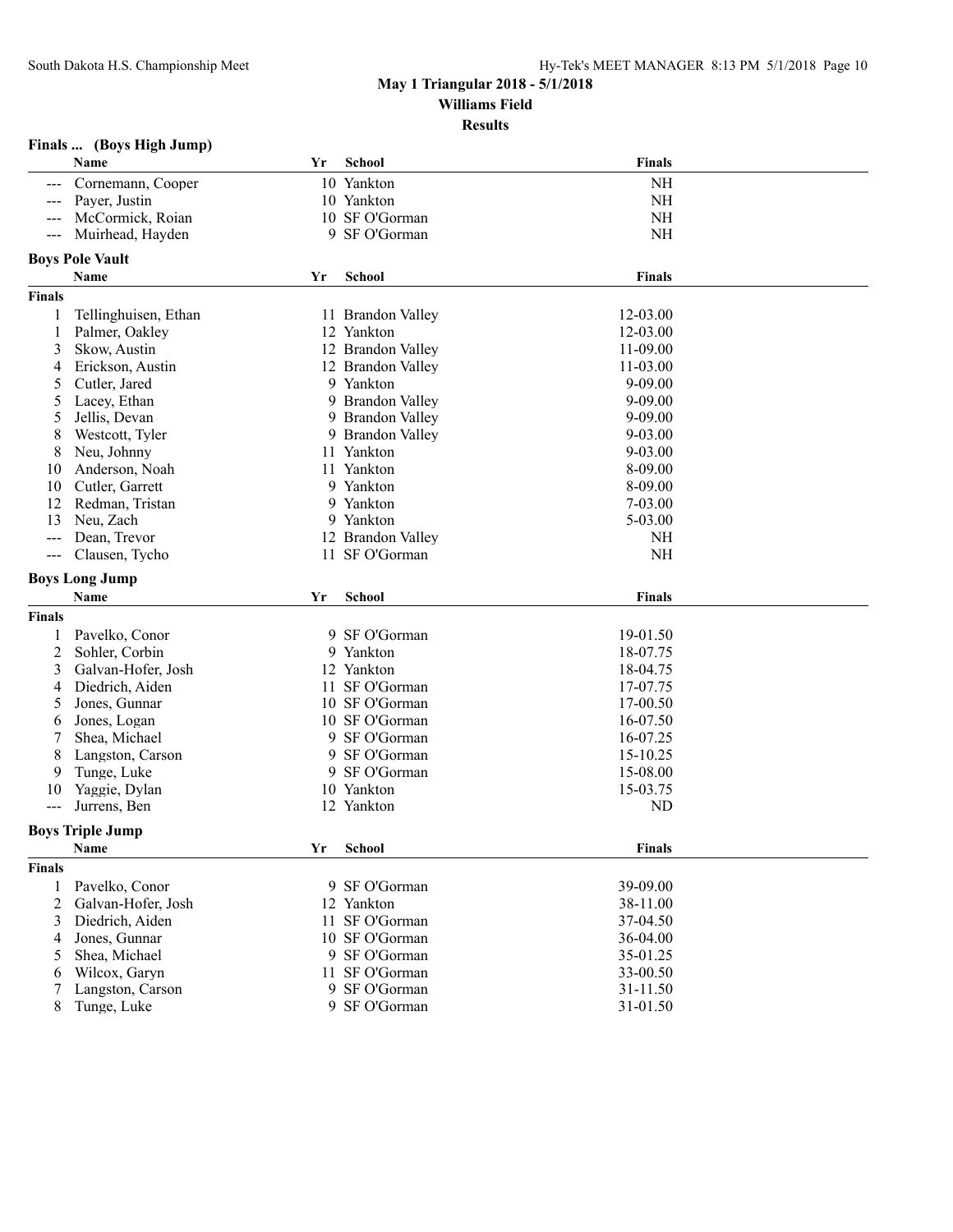#### **Results**

## **Finals ... (Boys Triple Jump)**

|               | Name                     | Yr | <b>School</b>     | <b>Finals</b> |  |
|---------------|--------------------------|----|-------------------|---------------|--|
|               | Jurrens, Ben             |    | 12 Yankton        | <b>ND</b>     |  |
|               | <b>Boys Shot Put</b>     |    |                   |               |  |
|               | Name                     | Yr | School            | <b>Finals</b> |  |
| <b>Finals</b> |                          |    |                   |               |  |
| 1             | Beck, Brady              |    | 11 SF O'Gorman    | 46-10.75      |  |
| 2             | Doeden, Jacob            |    | 10 SF O'Gorman    | 42-08.25      |  |
| 3             | Newton, Tyson            |    | 12 Brandon Valley | 42-00.25      |  |
| 4             | Fitzgerald, Tanner       |    | 12 Yankton        | 40-10.00      |  |
| 5             | Berthelsen, Lucas        |    | 10 SF O'Gorman    | 39-06.00      |  |
| 6             | Schafer, Drake           |    | 12 SF O'Gorman    | 39-03.50      |  |
| 7             | Haak, Lance              |    | 12 Yankton        | 39-03.00      |  |
| 8             | Grode, Quinn             |    | 11 Brandon Valley | 38-07.75      |  |
| 9             | Bullis-Rodriguez, Isaac  |    | 10 Brandon Valley | 38-04.00      |  |
| 10            | Mullet, Jaxen            |    | 9 Brandon Valley  | 38-02.00      |  |
| 11            | Meylor, Ed               |    | 9 SF O'Gorman     | 37-09.50      |  |
| 12            | Ruzicka, Mason           |    | 9 Yankton         | 37-07.00      |  |
| 13            | Rausch, Ethan            |    | 11 SF O'Gorman    | 37-03.00      |  |
| 14            | Swenson, Drake           |    | 9 Brandon Valley  | 37-00.50      |  |
| 15            | Kronke, Sam              |    | 11 Brandon Valley | 37-00.00      |  |
| 16            | Pease, Wil               |    | 10 Yankton        | 36-09.00      |  |
| 17            | Dangler, Bryce           |    | 11 Yankton        | 36-05.00      |  |
| 18            | Bennett, Zach            |    | 10 Brandon Valley | 35-10.25      |  |
| 19            | Wright, Ethan            |    | 10 Brandon Valley | 35-03.25      |  |
| 20            | Rentschler, Jordan       |    | 11 SF O'Gorman    | 35-02.25      |  |
| 21            | Schild, Koby             |    | 12 Yankton        | 35-01.50      |  |
| 22            | Christensen, Brodie      |    | 9 Yankton         | 34-07.00      |  |
| 23            | Wolf, Logan              |    | 11 SF O'Gorman    | 33-10.00      |  |
| 24            | Vanderbush, Jared        |    | 10 Brandon Valley | 33-02.00      |  |
| 25            | Sorenson, Jorey          |    | 10 Brandon Valley | 32-07.00      |  |
| 26            | Bargmann, Ronnie         |    | 10 SF O'Gorman    | 32-01.00      |  |
| 27            | Kraft, Tyler             | 11 | Yankton           | 31-10.00      |  |
| 28            | Richardson, Walter       |    | 10 SF O'Gorman    | 31-06.50      |  |
| 29            | Postma, Korbin           |    | 10 Yankton        | 31-00.25      |  |
| 30            | Wilde, Patrick           |    | 10 SF O'Gorman    | 30-11.00      |  |
| 31            | Kruse, Kelby             |    | 10 Yankton        | 30-10.00      |  |
| 32            | Dolejsi, Cole            |    | 11 Yankton        | 30-02.00      |  |
| 33            | Leonard, Zavier          |    | 9 Yankton         | 29-04.50      |  |
| 34            | Hillberg, Nick           | 9  | SF O'Gorman       | 29-00.00      |  |
| 35            | Kapla, Eli               |    | 9 Yankton         | 28-10.00      |  |
| 36            | LaPointe, Dylan          |    | 9 Yankton         | 27-09.50      |  |
| 37            | Mieras, John             |    | 9 SF O'Gorman     | 27-05.00      |  |
| 38            | Bos, Eli                 |    | 12 Yankton        | 27-01.00      |  |
| 39            | Paluch, Parker           |    | 11 SF O'Gorman    | 25-07.00      |  |
| 40            | Wiedmeier, Dane          |    | 9 Yankton         | 23-01.00      |  |
|               |                          |    |                   |               |  |
|               | <b>Boys Discus Throw</b> |    |                   |               |  |
|               | Name                     | Yr | School            | <b>Finals</b> |  |
| <b>Finals</b> |                          |    |                   |               |  |
| 1             | Sorenson, Jorey          |    | 10 Brandon Valley | 153-05        |  |